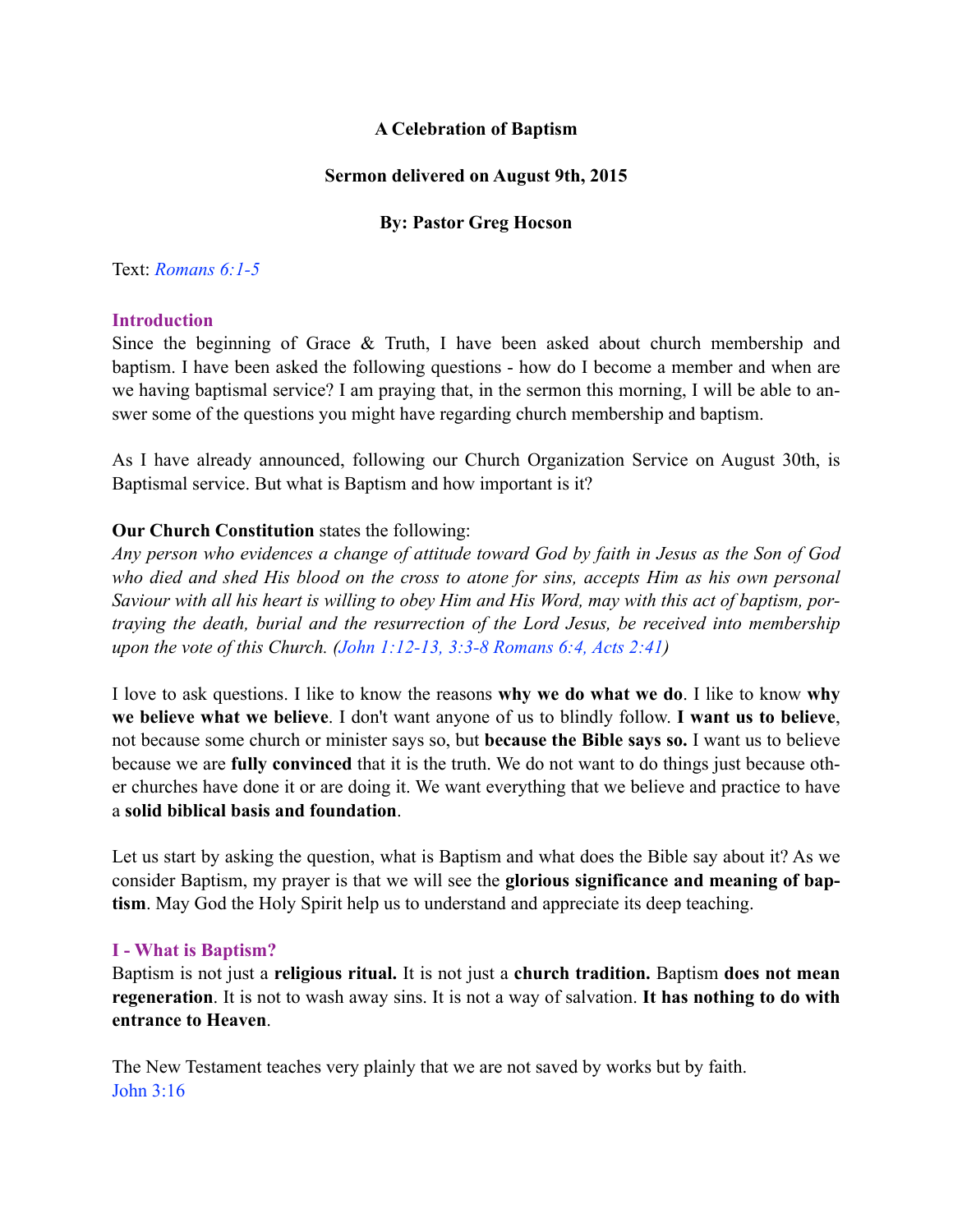Acts 16:30 And brought them out, and said, Sirs, what must I do to be saved? 31: And they said, Believe on the Lord Jesus Christ, and thou shalt be saved, and thy house.

Ephesians 2:8 For by grace are ye saved through faith; and that not of yourselves: it is the gift of God: 9: Not of works, lest any man should boast.

Galatians 3:26 For ye are all the children of God by faith in Christ Jesus.

Some might ask and wonder why Jesus ordained the act of baptism. **If salvation is by grace through faith, why institute an ordinance that cannot wash away sins?** Why institute an ordinance that cannot save? Though Baptism cannot save, do not think that Baptism is not important. Baptism is not to be taken lightly. **Do not entertain low thoughts about baptism**.

## **1. Baptism is an Ordinance**

There are two ordinances that our Lord instituted for His church, namely Baptism and Lord's Supper. Like the Lord's Supper, Baptism is an ordinance, meaning, the Lord Jesus commanded it. He ordained it and it is to be an ongoing practice of the church.

Jesus' final words to His disciples were ...

Matthew 28:18 And Jesus came and spake unto them, saying, All power is given unto me in heaven and in earth. 19: Go ye therefore, and teach all nations, **baptizing them** in the name of the Father, and of the Son, and of the Holy Ghost: 20: Teaching them to observe all things whatsoever I have commanded you: and, lo, I am with you alway, even unto the end of the world. Amen.

The Lord before He ascended back into Heaven, commanded the church, to teach all nations - to make disciples. And **making disciples includes baptizing them**.

Baptism is a command. It is not optional. It is not to be taken lightly. It is to obeyed. It is to be performed and practiced until Christ returns at the end of the world.

## John 14:15 If ye love me, keep my commandments.

The best way to show our love to Christ is our obedience to His commandments.

## **2. Baptism is a Proclamation**

Just like the Lord's Supper, it proclaims the Gospel. It is a proclamation of the death and burial and the resurrection of Jesus Christ for our sins.

1 Corinthians 15:1 Moreover, brethren, I declare unto you the gospel which I preached unto you, which also ye have received, and wherein ye stand; 2: By which also ye are saved, if ye keep in memory what I preached unto you, unless ye have believed in vain. 3: For I delivered unto you first of all that which I also received, how that **Christ died for our sins** according to the scrip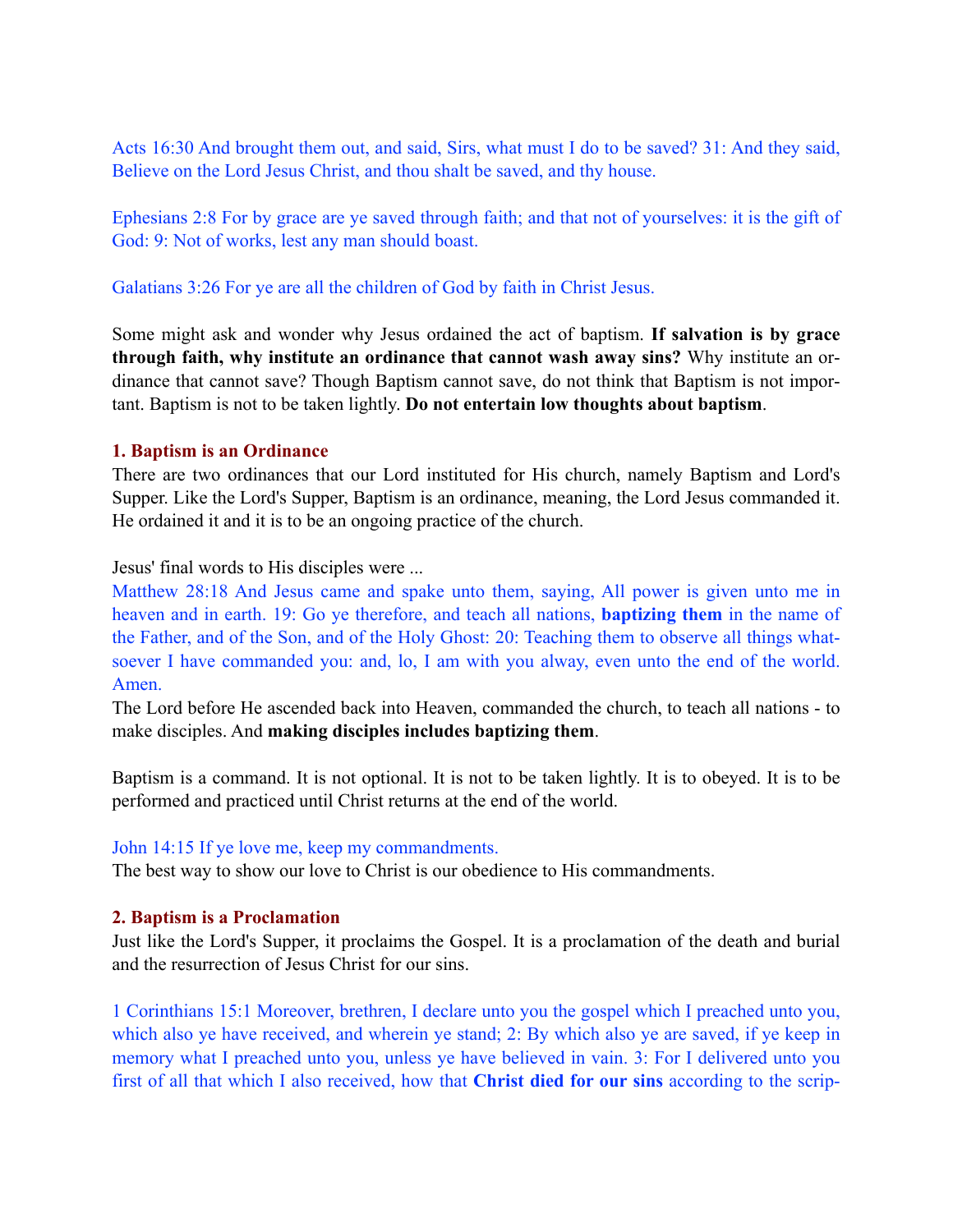tures; 4: And that **he was buried**, and that **he rose again the third day** according to the scriptures:

**In baptism, we declare that we believe the Gospel**. We believe in the death, burial and resurrection of Jesus Christ for our sins. It is a declaration that we believe that **when Christ died and was buried, it was on our behalf.** He is our Substitute. He is the propitiation for our sins. Jesus Christ took our place, took our sins, suffered, bled, and died on our behalf a sacrifice for sin.

This is one of the reasons baptism is not to be taken lightly, for it is a proclamation. It is a declaration.

## **3. Baptism is a Celebration**

What are we celebrating?

## **1) Our Death and Burial**

In baptism, not only do I acknowledge that Christ died for me, but that I died in Him. In baptism, I acknowledge that I am dead and buried myself. **Baptism is an acknowledgment of our own death in Christ**.

3: Know ye not, that so many of us as were baptized into Jesus Christ were **baptized into his death**? 4: Therefore we are **buried with him** by baptism into death: that like as Christ was raised up from the dead by the glory of the Father, even so we also should walk in newness of life. 5: For if we have been planted together in the **likeness of his death**, we shall be also in the likeness of his resurrection:

Here is a great truth about baptism. Baptism pictures our death and burial. It represents the death that we experience when we are united to Christ. This is why we are immersed: it's a symbolic death and burial. The meaning of the word **baptizo** in Greek is essentially "**dip**" or "**immerse**" or "**submerge**."

By nature we were dead **IN** sin and under the dominion and power of sin, under wrath of God but **grace has changed all these**. Having been born again we are **no longer** dead **IN** sin but we are now, dead **TO** sin; dead to its guilt, power, dominion, and penalty. This means Satan, sin and death no longer have a hold on me or power over me.

1 Corinthians 15:55 O death, where is thy sting? O grave, where is thy victory? 56: The sting of death is sin; and the strength of sin is the law. 57: But thanks be to God, which giveth us the victory through our Lord Jesus Christ.

No longer under condemnation; no longer under the dominion and power of sin, surely there is reason to celebrate.

But that is not all!

# **2) Our Passing from Death unto Life**

In baptism, not only do I celebrate the death, burial and resurrection of Christ; not only do I celebrate my death and burial with Christ, but also, **in baptism, I celebrate my passing from death to life**.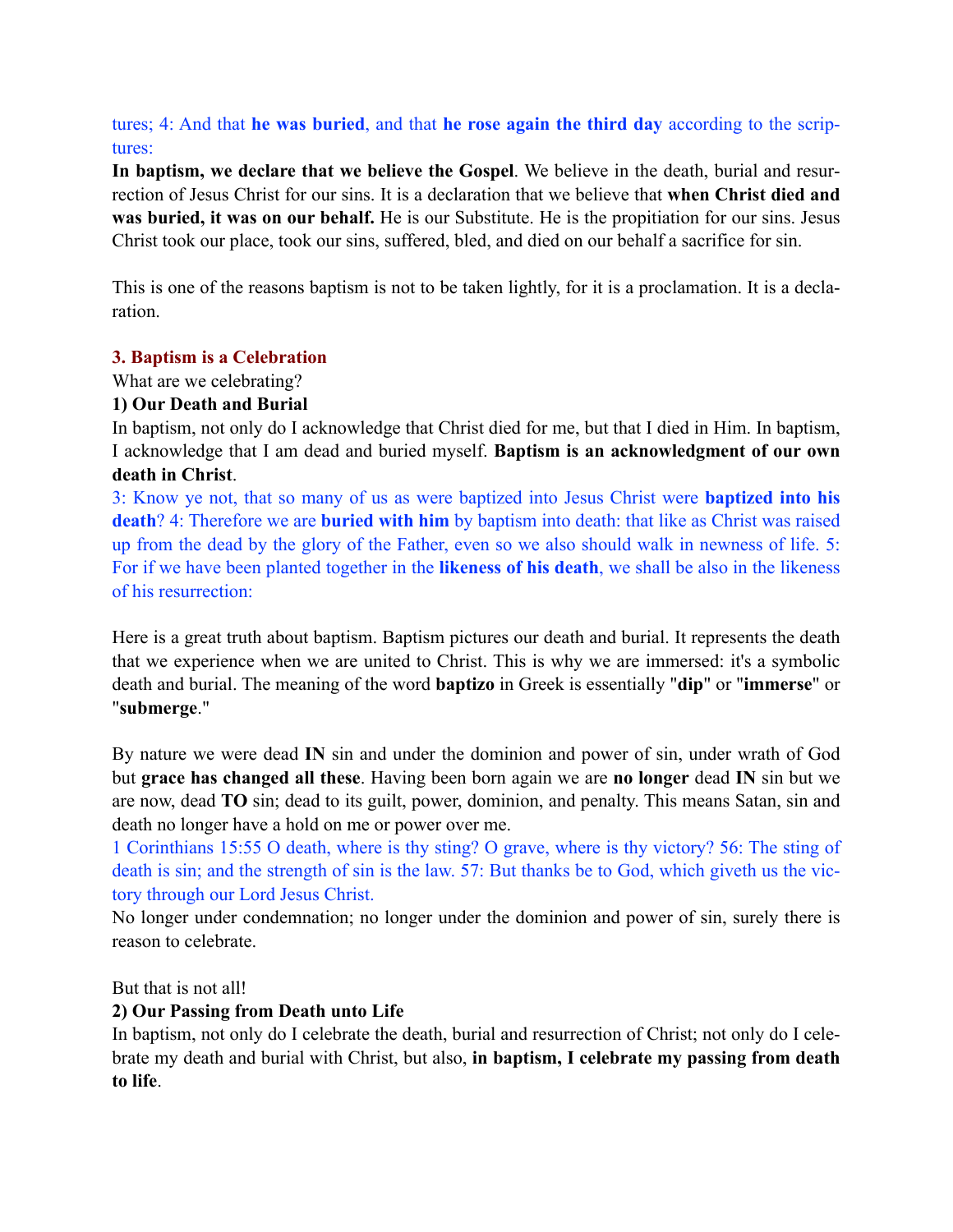Baptism pictures my passing from death unto life.

3: Know ye not, that so many of us as were baptized into Jesus Christ were baptized into his death? 4: Therefore we are buried with him by baptism into death: **that like as Christ was raised up from the dead** by the glory of the Father, even so we also should **walk in newness of life**. 5: For if we have been planted together in the likeness of his death, we shall be also **in the likeness of his resurrection**:

**Though Jesus died, He did not remain dead**. He died unto sin once. By that one death He satisfied the demand of the law, and having satisfied that demand, He could legally claim a complete justification from sin.

But we are baptized into Christ's death, and by that baptism buried with Him, in order that we also might participate His restored and glorious life.

That is why when a person is immersed into the water, **they do not stay under the water**, they come up out of the water. This pictures their resurrection unto life. **It pictures the newness of life in Christ of the one being baptized**.

*"Therefore we are buried with him by baptism unto death,"—for what object?—"that like as Christ was raised up from the dead by the glory of the Father, even so we also should walk in newness of life." Be buried in Christ! What for? That you may be dead for ever? No, that you may be raised into newness of life!* - C. H. Spurgeon

Colossians 2:12 Buried with him in baptism, wherein also ye are risen with him through the faith of the operation of God, who hath raised him from the dead.

We are raised up with Christ to walk in newness of life. That's what happens when a person believes, when a person is born again - the old person died and a new person live. And **this is the operation of God.** This is what we we celebrate, this is what we portray when we immerse a person into water.

## **4. Baptism is an Identification**

It is an announcement. In baptism we unashamedly announce to those around us our association with Christ and His Church.

#### **1) Identification with Christ**

In baptism person takes a public stand with God and righteousness against the devil and sin. **Baptism makes clear where a person stands and what he believes**. Baptism is "*coming out of the closet*." Every body seems to be coming out of the closet, why not the believers.

God calls His people to come to Christ openly and courageously. He wants to see believers to come to that point of public testimony.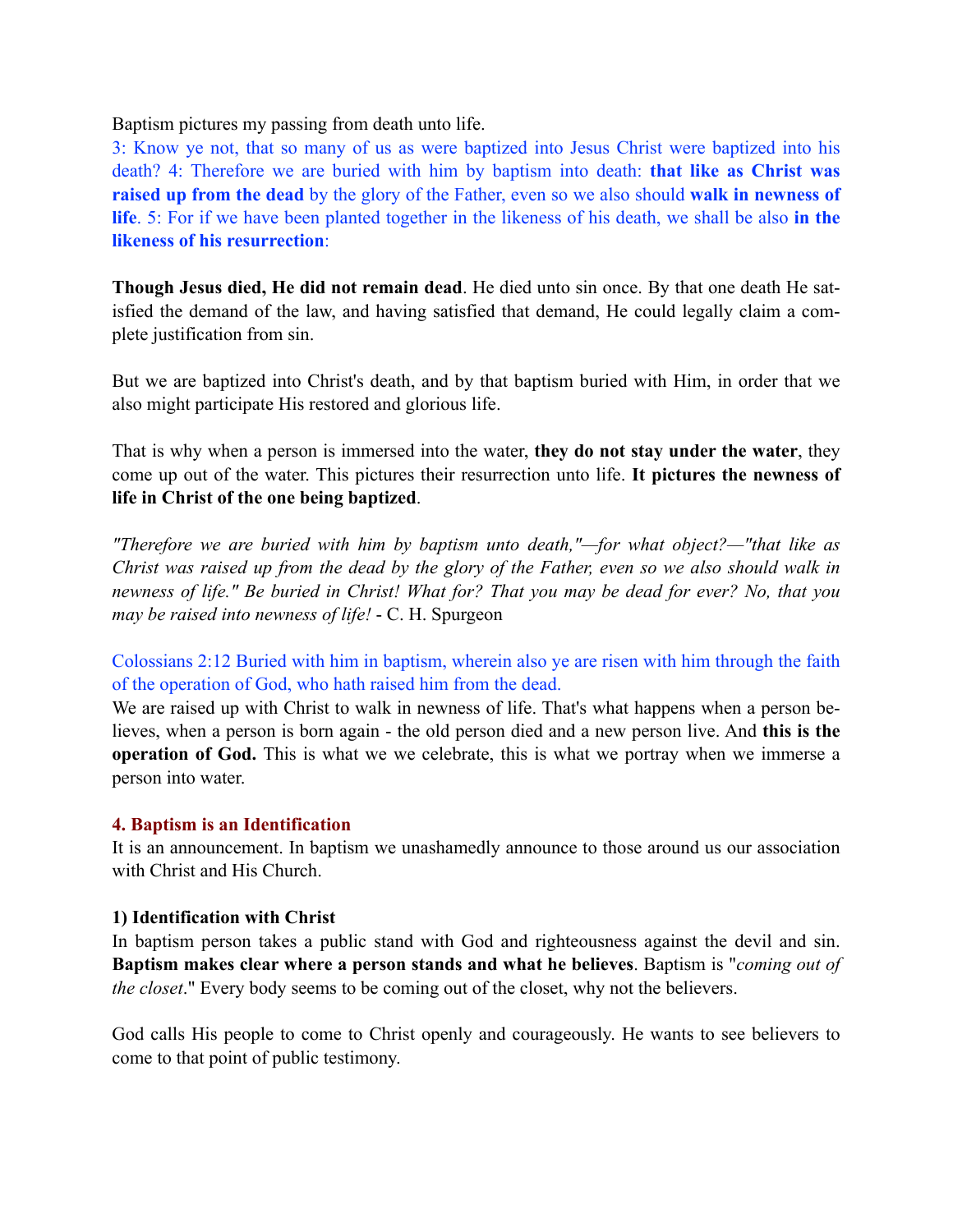Matthew 10:32 Whosoever therefore shall confess me before men, him will I confess also before my Father which is in heaven. 33: But whosoever shall deny me before men, him will I also deny before my Father which is in heaven.

## **2) Identification with Christ's Body**

Baptism identifies you and me with Christ and the Church which is precious to Him, Ephesians 5:25 Husbands, love your wives, even as Christ also loved the church, and gave himself for it; 26: That he might sanctify and cleanse it with the washing of water by the word,

It means association with Christ's body.

1 Corinthians 12:13 For by one Spirit are we all baptized into one body, whether we be Jews or Gentiles, whether we be bond or free; and have been all made to drink into one Spirit.

Baptism is an act by which a man makes open profession of faith in Christ as his Saviour and Lord; an act in which he makes full renunciation of self and sin, and unites himself to the Church (1 Corinthians 12:12).

In baptism, I am saying - **I am not ashamed** of the One who died for me. I am not ashamed of the One who saved me. I am not ashamed of the One who twice gave me life - physical life and spiritual life. I am not ashamed of the One who changed my life.

# **II - Who is to be Baptized?**

Here at Grace & Truth we strongly believe that baptism in the New Testament is only for genuine professing believers. This is what we call it "Believer's Baptism."

# **Constitution and By-Laws** states ...

*Any person who evidences a change of attitude toward God by faith in Jesus as the Son of God*  who died and shed His blood on the cross to atone for sins, accepts Him as his own personal *Saviour with all his heart is willing to obey Him and His Word, may with this act of baptism, portraying the death, burial and the resurrection of the Lord Jesus, be received into membership upon the vote of this Church*. (John 1:12-13, 3:3-8 Romans 6:4, Acts 2:41)

If you carefully read the New Testament you will find that Christian baptism is believer's baptism. It must follow salvation.

Matthew 28:18 And Jesus came and spake unto them, saying, All power is given unto me in heaven and in earth. 19: Go ye therefore, and teach all nations, baptizing them in the name of the Father, and of the Son, and of the Holy Ghost:

**Believers and believers only are to be baptized**. Baptism is an expression of faith and therefore only for believers. It is an expression of the faith of the one being baptized. **It is not something that an unbeliever can do. It is not something than an babies can do.** That is why we do not baptize babies. Babies are not capable of repentance or faith.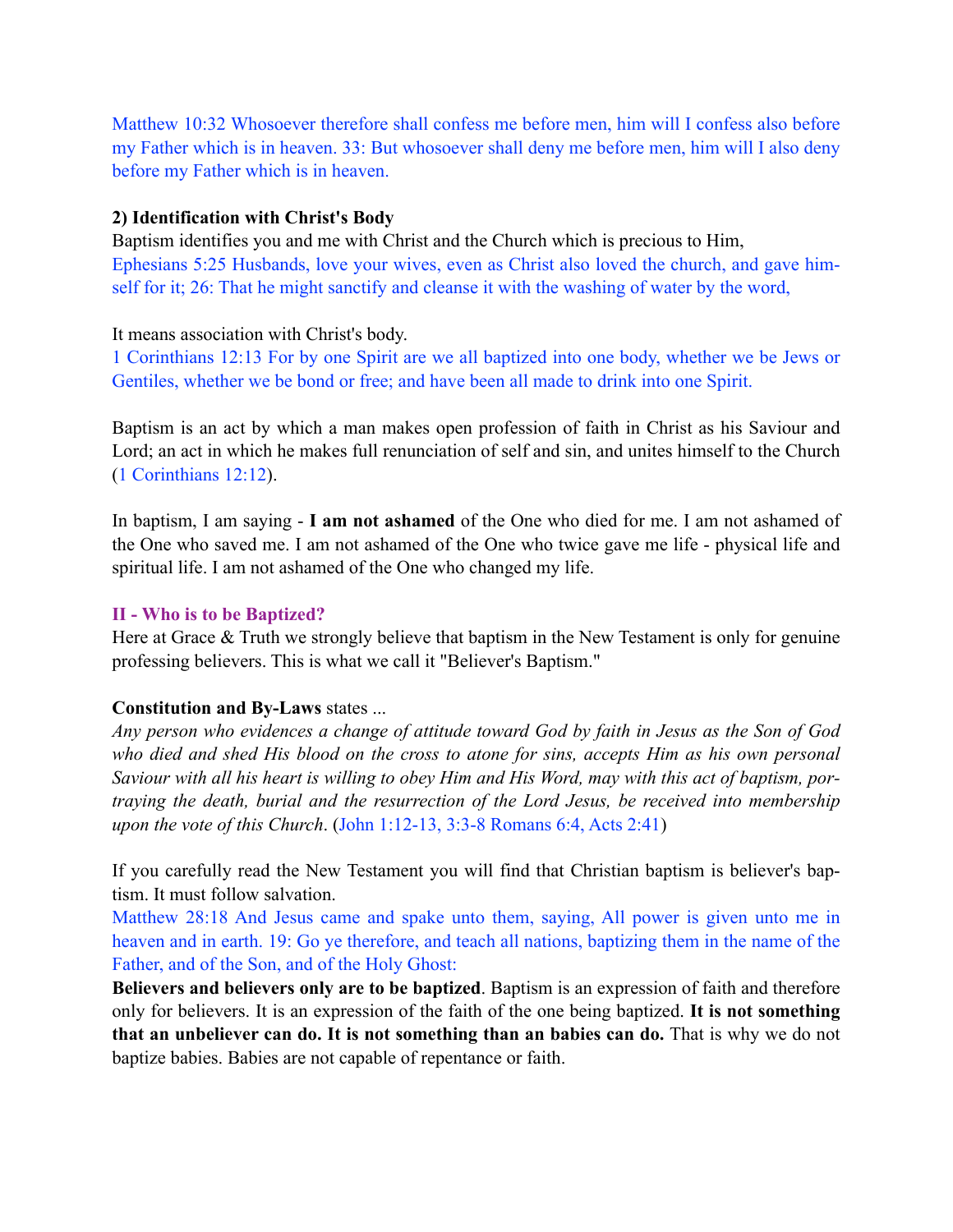Acts 2:38 Then Peter said unto them, **Repent, and be baptized** every one of you in the name of Jesus Christ for the remission of sins, and ye shall receive the gift of the Holy Ghost. 39: For the promise is unto you, and to your children, and to all that are afar off, even as many as the LORD our God shall call. 40: And with many other words did he testify and exhort, saying, Save yourselves from this untoward generation. 41: **Then they that gladly received his word were baptized**: and the same day there were added unto them about three thousand souls. 42: And they continued stedfastly in the apostles' doctrine and fellowship, and in breaking of bread, and in prayers.

Acts 8:4 Therefore they that were scattered abroad went every where preaching the word. 5: Then Philip went down to the city of Samaria, and preached Christ unto them. 6: And the people with one accord gave heed unto those things which Philip spake, hearing and seeing the miracles which he did.

Acts 8:12 But **when they believed** Philip preaching the things concerning the kingdom of God, and the name of Jesus Christ, **they were baptized**, both men and women.

Acts 8:35 Then Philip opened his mouth, and began at the same scripture, and preached unto him Jesus. 36: And as they went on their way, they came unto a certain water: and the eunuch said, See, here is water; **what doth hinder (prevents) me to be baptized?** 37: And Philip said, **If thou believest with all thine heart, thou mayest.** And he answered and said, **I believe that Jesus Christ is the Son of God.** 38: And he commanded the chariot to stand still: and they went down both into the water, both Philip and the eunuch; and he baptized him.

Baptism signifies an identification with Christ and His completed work on the cross and can pertain only to those who have professed faith in Christ for salvation.

Colossians 2:8 Beware lest any man spoil you through philosophy and vain deceit, after the tradition of men, after the rudiments of the world, and not after Christ. 9: For in him dwelleth all the fulness of the Godhead bodily. 10: And ye are complete in him, which is the head of all principality and power: 11: In whom also ye are circumcised with the circumcision made without hands, in putting off the body of the sins of the flesh by the circumcision of Christ: 12: Buried with him in baptism, wherein also ye are risen with him **through the faith of the operation of** God, who hath raised him from the dead. 13: And you, being dead in your sins and the uncircumcision of your flesh, hath he quickened together with him, having forgiven you all trespasses; 14: Blotting out the handwriting of ordinances that was against us, which was contrary to us, and took it out of the way, nailing it to his cross; 15: And having spoiled principalities and powers, he made a shew of them openly, triumphing over them in it.

## **III - Closing Thoughts**

I hope you see why we born again Christians are not to take baptism lightly, because it has tremendous applications and implications. It is a command, a proclamation, a celebration, an identification with Christ and His people. It is the first step of obedience.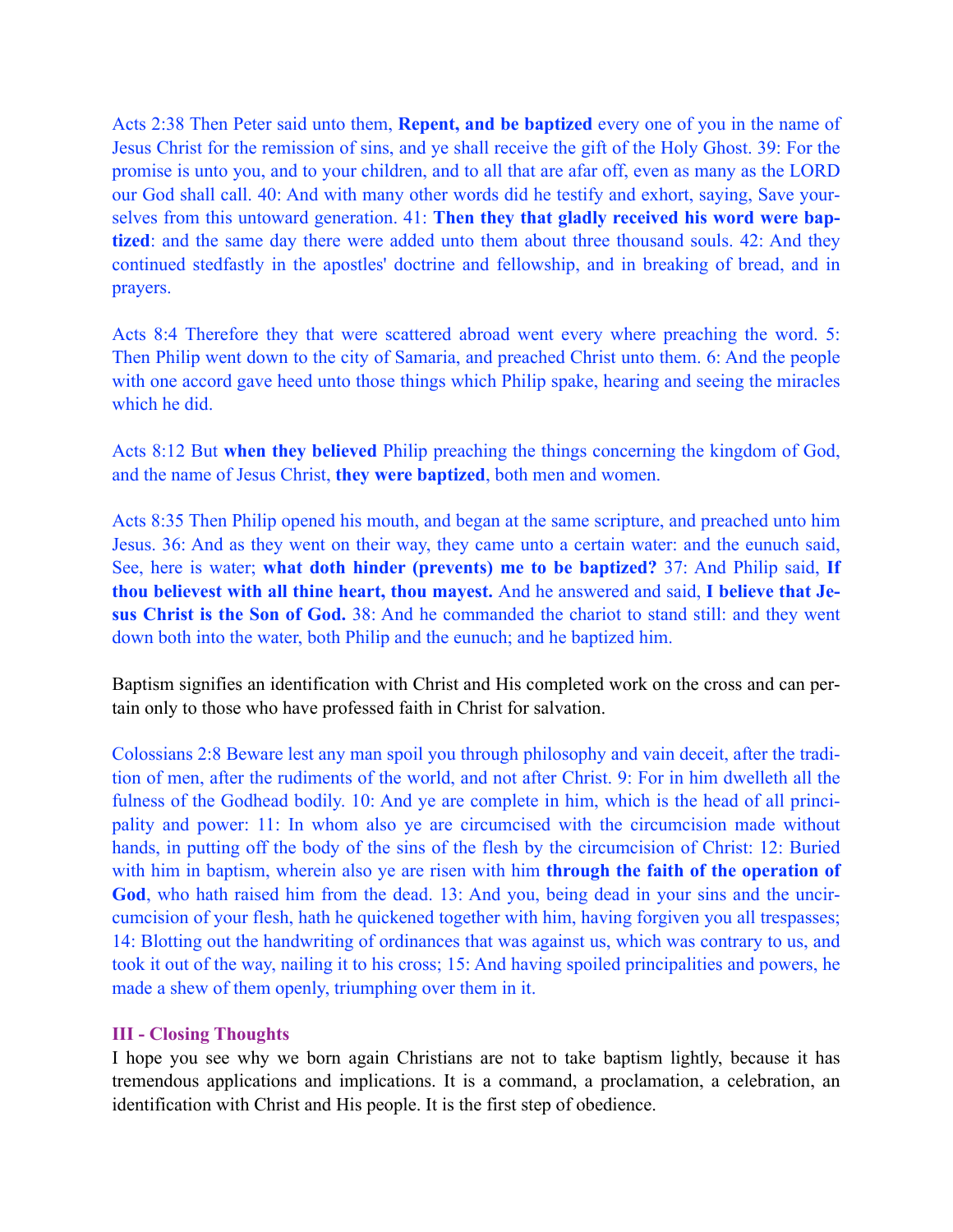Baptism is a picture. It is a symbol. It signifies the Gospel and its transforming power over our lives. It states the fact of an event that has already transpired beforehand. It is an outward symbol of an inward reality - a genuine salvation.

Romans 6:1 What shall we say then? Shall we continue in sin, that grace may abound? 2: God forbid. How shall we, that are dead to sin, live any longer therein? 3: Know ye not, that so many of us as were baptized into Jesus Christ were baptized into his death? 4: Therefore we are buried with him by baptism into death: that like as Christ was raised up from the dead by the glory of the Father, even so we also should walk in newness of life. 5: For if we have been planted together in the likeness of his death, we shall be also in the likeness of his resurrection:

I like what Paul is doing here. He writes to those who have been baptized and reminded them its meaning and implications, just in case they don't know or have forgotten it.

When I got saved I was only 20 years old. After I got saved, **I was baptized and did not know very much about its meaning and implications**. But as I grow in my Christian life, I learn more and more of what it means. And as I was preparing this message, I was reminded of God's intense love and mighty power of God to save.

This message is a reminder to those who are saved and have been baptized the Bible way. As we think about baptism may it cause us to have a deeper love and appreciation for God, for all He has done for us in giving us that privilege to be part of His family through repentance and faith.

## **Are you a believer?**

If you have not yet come to faith in Christ, if you not yet believed Him with your heart, if you have not put your faith and trust in Him, come to Him! Christ died for sinners like you and me. He rose again to forgive and to give eternal salvation to those who repent and believe. **Look to Jesus Christ and believe**.

## **Have you been baptized by immersion since you believed?**

If you have believed and trusted Jesus Christ for your salvation, He calls you to express that faith in baptism.

**Baptism is like a wedding ring**. It is not the wedding ring that unites us to our spouse. What unites us to our spouse is our love and our vow. And so it is with baptism, it is not baptism that unites us to Christ. Baptism, like a wedding ring, is a symbol. **What unites us to Christ is the faith of the operation of God**.

Colossians 2:11 Buried with him in baptism, wherein also ye are risen with him **through the faith of the operation of God**, who hath raised him from the dead.